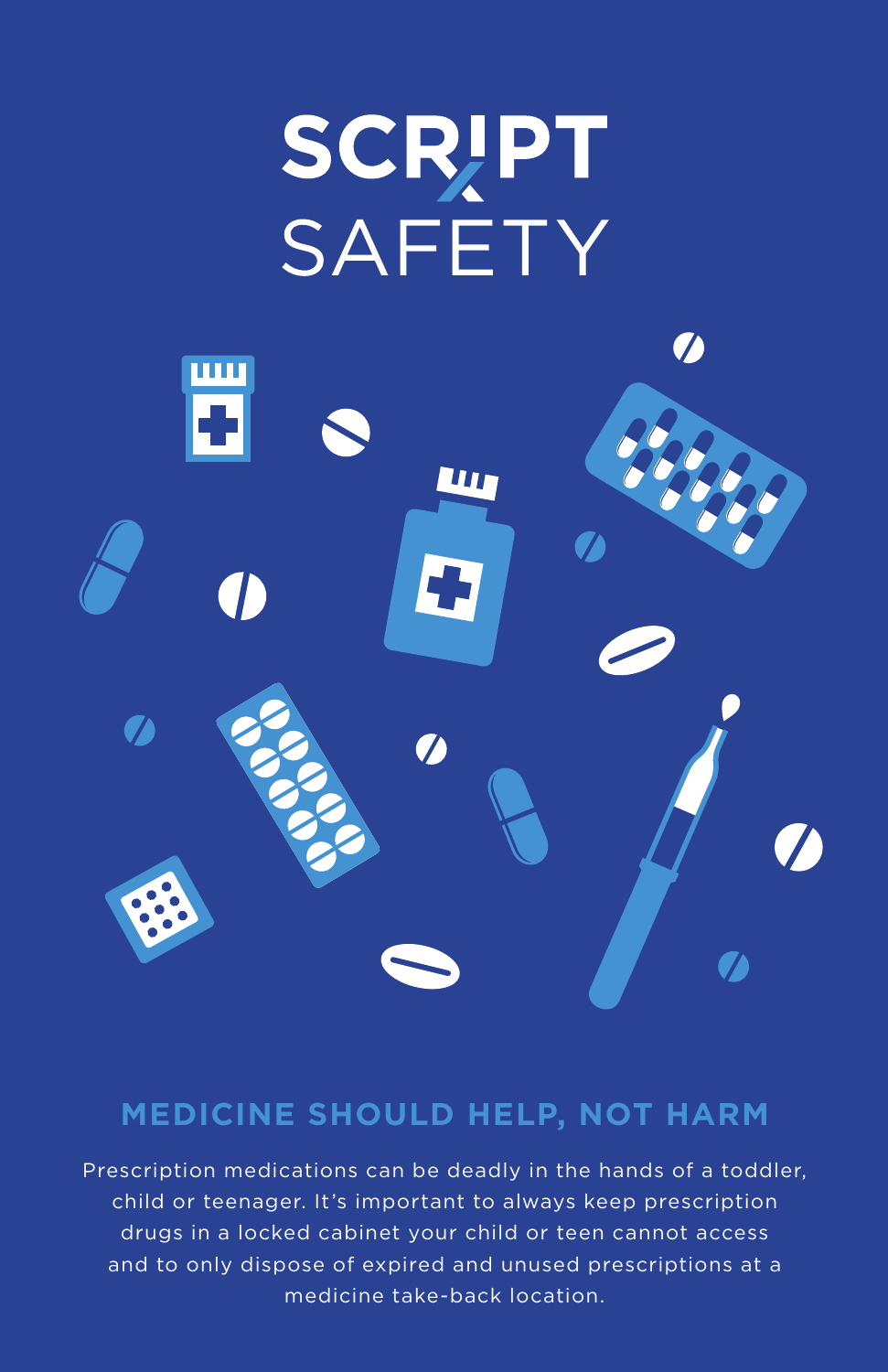## **DROP-OFF LOCATIONS IN BROOME COUNTY\***

#### **Ascension Lourdes Family Care Pharmacy**

17 Chenango Bridge Rd. Binghamton, NY 13901 **Phone:** (607) 798-5500 **Hours:** Monday-Friday 8am-8pm Saturday-Sunday: 8am-5pm **Sharps/Syringes:** No sharps or needles, no liquids

#### **Binghamton University Police Department**

Binghamton University Campus, basement level of Couper Admin Building AD-G24 **Phone:** (607) 777-2393

#### **Broome County Library**

185 Court St. Binghamton, NY 13905 **Phone:** (607) 778-6400 **Hours:** Monday-Thursday: 9am-8pm Friday-Saturday: 9am-5pm **Accepts:** Unwanted medications **Sharps/Syringes: YES**, only used needles

#### **Broome County Office Building (Security Services)**

60 Hawley St. Binghamton, NY 13905 **Phone:** (607) 778-2107 **Hours:** Monday-Friday: 8am-4pm **Accepts:** Unwanted medications **Sharps/Syringes:** No

#### **Broome County Sheriff's Office (Administrative Lobby)**

155 Lt. VanWinkle Dr. Binghamton, NY 13905 **Phone:** (607) 778-1911

**Hours:** Monday-Friday: 7am-5pm **Accepts:** Unwanted medications **Sharps/Syringes: YES**, takes sharps and liquid medications

#### **CVS Pharmacy**

1276 Upper Front St. Binghamton 13901 **Phone:** (607) 722-0354 **Hours:** Monday-Sunday: 24/7 **Accepts:** Controlled substances **Sharps/Syringes:** No

#### **Endicott Police Department**

1101 Park St. Endicott, NY 13760 **Phone:** (607) 785-3341 **Hours:** Monday-Friday: 7am-5pm, Saturday-Sunday: 7am-3pm **Accepts:** Prescriptions, over the counter meds, prescription patches, vitamins, pet meds, prescription ointments

**Sharps/Syringes:** No needles, aerosol cans, inhalers, thermometers, liquids, lotions or hydrogen peroxide

#### **Hope Dispensary**

477 State St. Binghamton, NY 13901 **Phone:** (607) 584-9376 **Hours:** Monday-Friday: 9am-5pm **Accepts:** Controlled substances **Sharps/Syringes:** No

#### **Lourdes Vestal Pharmacy**

3101 Shippers Rd. Vestal, NY 13850 **Phone:** (607) 251-2191 **Hours:** Monday-Friday: 8am-8pm Saturday-Sunday: 8am-5pm **Accepts:** Unused or Expired prescription medications **Sharps/Syringes:** No syringes or needles, no liquids, no illicit drugs, no thermometers, no inhalers, no lotions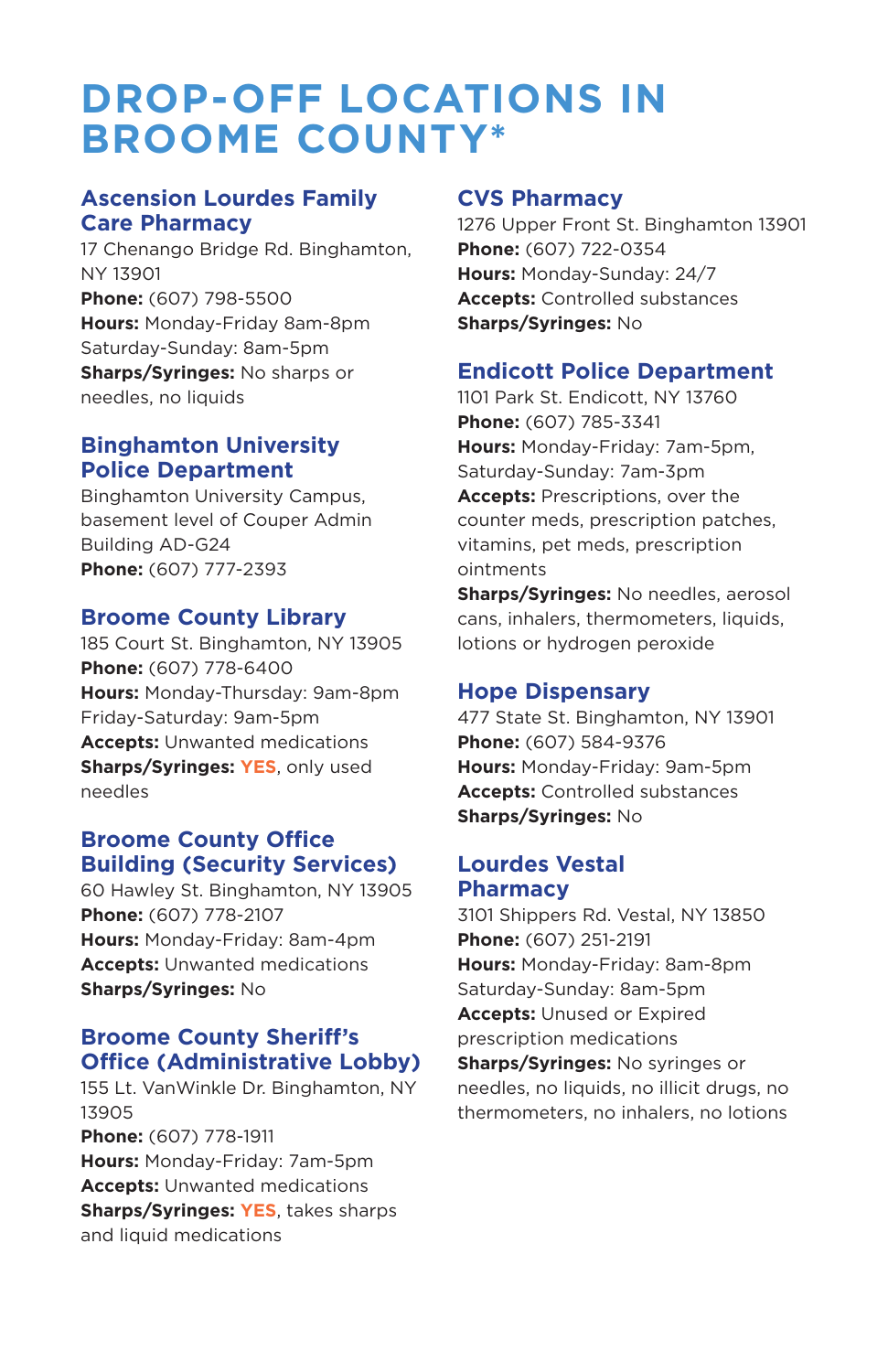#### **Our Lady of Lourdes Retail Pharmacy**

169 Riverside Dr. Binghamton, NY 13905 **Phone:** (607) 798-5944

**Hours:** Not open on weekends **Sharps/Syringes:** No sharps or needles, no liquids

#### **UHS Pharmacy Wilson Place next to UHS Wilson Medical Center**

52 Harrison St. Johnston City, NY 13790

**Phone:** (607) 763-6775

**Hours:** Monday-Friday: 7am-7pm Saturday-Sunday: 8am- 4:30pm **Accepts:** Controlled Substances, prescription ointments, liquids and patches accepted

**Sharps/Syringes:** No sharps, no aerosols or inhalers, aerosol cans, thermometers, or hydrogen peroxide

#### **UHS Binghamton General Hospital Retail Pharmacy**

33 Mitchell Ave. Binghamton NY 13903 **Phone:** (607) 352-5950 **Hours:** Monday-Friday: 7am-7pm Saturday-Sunday: 7am-3:30pm **Accepts:** Controlled Substances, liquids accepted **Sharps/Syringes:** No sharps, no aerosols or inhalers

#### **Vestal Police Department**

605 Vestal Pkwy W. Vestal, NY 13850 **Phone:** (607) 754-2111 **Hours:** Monday-Sunday 24/7 **Accepts:** Prescription medications and over the counter drugs **Sharps/Syringes:** No sharps or needles, no illegal narcotics, lotions, liquids, inhalers, aerosol cans, thermometers, or hydrogen peroxide

## **KNOW THE FACTS**

- 3 in 5 teens say prescription drugs are easy to get from their parents' medicine cabinet.
- Every 10 minutes a child visits the emergency room for medication poisoning."
- Up to 70% of opioids prescribed after surgery go unused.""

## **SAFE DISPOSAL IS EASY AND CONVENIENT**

You can prevent drug poisoning, misuse and overdose in our community by bringing expired and unused medications to drop-off locations across Broome County—no questions asked.

Never flush or throw out medications. Drugs thrown in the trash can be retrieved by others, and flushing drugs down the toilet can contaminate the water supply.

- \*\* Michigan Opioid Prescribing Engagement Network
- \*\*\* The National Center for Biotechnology Information

<sup>\*</sup> Michigan Opioid Prescribing Engagement Network